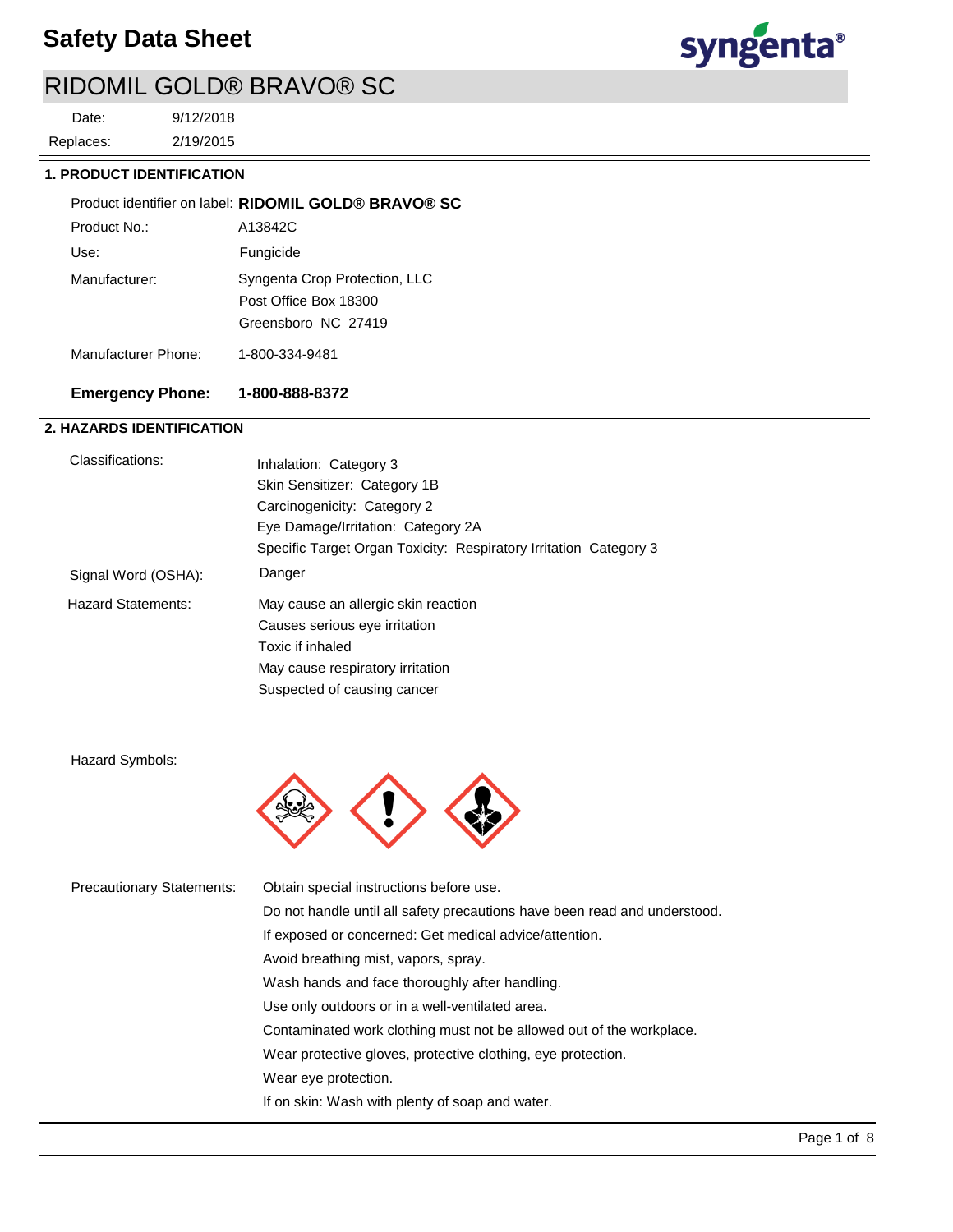

| Date:                           | 9/12/2018 |                                                                                                                                     |
|---------------------------------|-----------|-------------------------------------------------------------------------------------------------------------------------------------|
| Replaces:                       | 2/19/2015 |                                                                                                                                     |
|                                 |           | If skin irritation or rash occurs: Get medical advice.                                                                              |
|                                 |           | If inhaled: Remove person to fresh air and keep comfortable for breathing.                                                          |
|                                 |           | If in eyes: Rinse cautiously with water for several minutes. Remove contact lenses, if<br>present and easy to do. Continue rinsing. |
|                                 |           | If eye irritation persists: Get medical advice.                                                                                     |
|                                 |           | Call a poison center, doctor or Syngenta.                                                                                           |
|                                 |           | See Section 4 First Aid Measures.                                                                                                   |
|                                 |           | Wash contaminated clothing before reuse.                                                                                            |
|                                 |           | Store locked up.                                                                                                                    |
|                                 |           | Dispose of contents and container in accordance with local regulations.                                                             |
| <b>Other Hazard Statements:</b> |           | None                                                                                                                                |

## **3. COMPOSITION/INFORMATION ON INGREDIENTS**

| <b>Chemical Name</b>                                                                    | Common Name       | <b>CAS Number</b>          | Concentration       |
|-----------------------------------------------------------------------------------------|-------------------|----------------------------|---------------------|
| 1,2-Propanediol                                                                         | Propylene Glycol  | $57-55-6$                  | <b>Trade Secret</b> |
| Other ingredients                                                                       | Other ingredients | <b>Trade Secret</b>        | 63.6%               |
| Tetrachloroisophthalonitrile                                                            | Chlorothalonil    | 1897-45-6                  | 33.1%               |
| $(R, S)-2-[2, 6-dimethylphenyl)-$<br>methoxyacetylamino]-propionic acid<br>methyl ester | Mefenoxam         | 70630-17-0 &<br>69516-34-3 | 3.3%                |

Ingredients not precisely identified are proprietary or non-hazardous. Values are not product specifications.

## **4. FIRST AID MEASURES**

Have the product container, label or Safety Data Sheet with you when calling Syngenta (800-888-8372), a poison control center or doctor, or going for treatment.

| Ingestion:                                                                                                                                                                                                                                                                              | If swallowed: Call Syngenta (800-888-8372), a poison control center or doctor immediately for treatment<br>advice. Do not give any liquid to the person. Do not induce vomiting unless told to do so after calling 800-888-<br>8372 or by a poison control center or doctor. Do not give anything by mouth to an unconscious person. |  |
|-----------------------------------------------------------------------------------------------------------------------------------------------------------------------------------------------------------------------------------------------------------------------------------------|--------------------------------------------------------------------------------------------------------------------------------------------------------------------------------------------------------------------------------------------------------------------------------------------------------------------------------------|--|
| Eye Contact:                                                                                                                                                                                                                                                                            | If in eyes: Hold eye open and rinse slowly and gently with water for 15-20 minutes. Remove contact lenses, if<br>present, after 5 minutes, then continue rinsing eye. Call Syngenta (800-888-8372), a poison control center or<br>doctor for treatment advice.                                                                       |  |
| Skin Contact:                                                                                                                                                                                                                                                                           | If on skin or clothing: Take off contaminated clothing. Rinse skin immediately with plenty of water for 15-20<br>minutes. Call Syngenta (800-888-8372), a poison control center or doctor for treatment advice.                                                                                                                      |  |
| If inhaled: Move person to fresh air. If person is not breathing, call 911 or an ambulance, then give artificial<br>Inhalation:<br>respiration, preferably mouth-to-mouth if possible. Call Syngenta (800-888-8372), a poison control center or<br>doctor for further treatment advice. |                                                                                                                                                                                                                                                                                                                                      |  |
| Most important symptoms/effects:                                                                                                                                                                                                                                                        |                                                                                                                                                                                                                                                                                                                                      |  |

Eye irritation

Allergic skin reaction

Respiratory irritation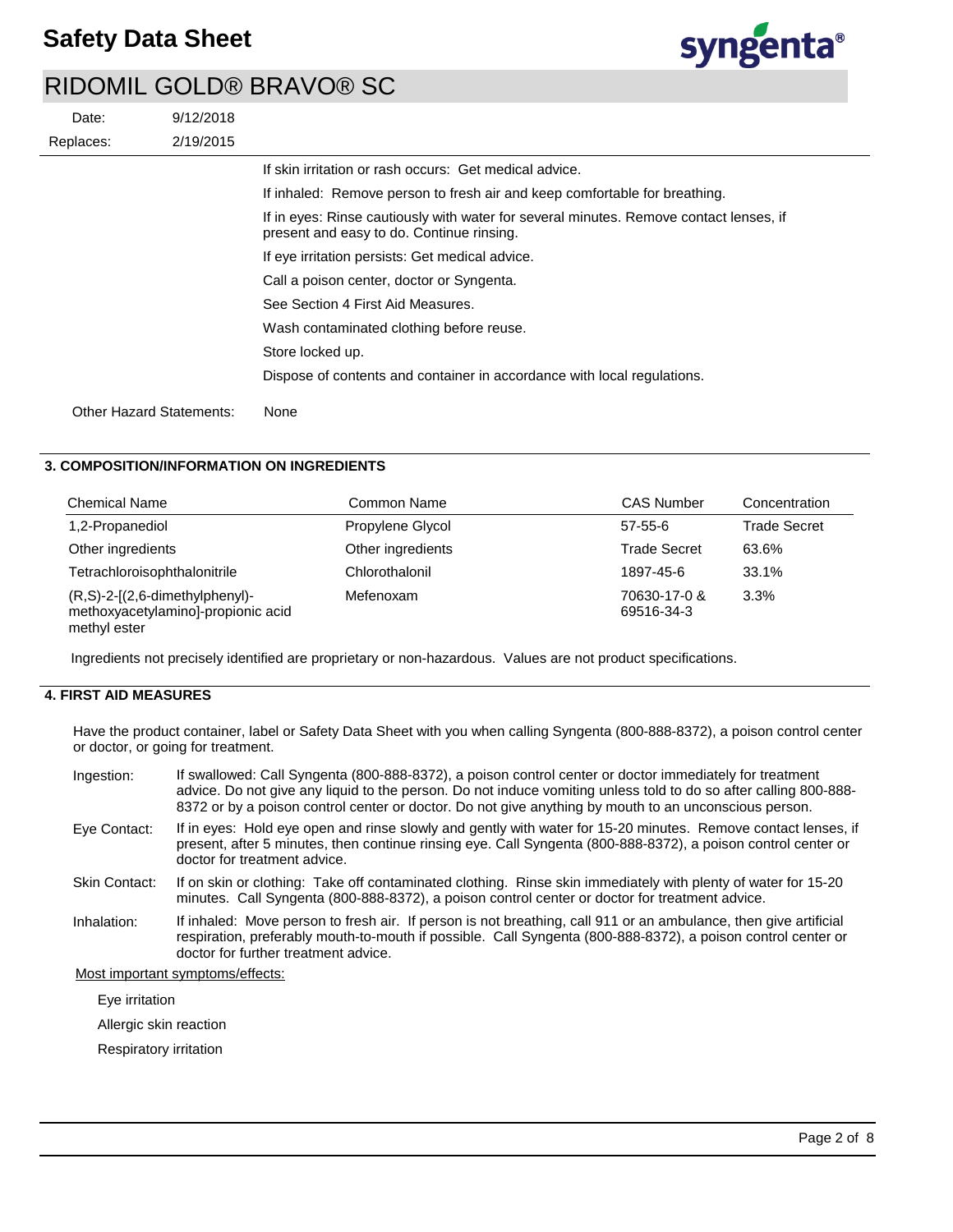

2/19/2015 9/12/2018 Replaces: Date:

Indication of immediate medical attention and special treatment needed:

There is no specific antidote if this product is ingested.

Treat symptomatically.

Persons suffering with temporary allergic skin reactions may respond to treatment with oral antihistamines and topical or oral steroids.

### **5. FIRE FIGHTING MEASURES**

Suitable (and unsuitable) extinguishing media:

Use dry chemical, foam or CO2 extinguishing media. If water is used to fight fire, dike and collect runoff.

Specific Hazards:

During a fire, irritating and possibly toxic gases may be generated by thermal decomposition or combustion.

Special protective equipment and precautions for firefighters:

Wear full protective clothing and self-contained breathing apparatus. Evacuate nonessential personnel from the area to prevent human exposure to fire, smoke, fumes or products of combustion.

#### **6. ACCIDENTAL RELEASE MEASURES**

Personal precautions, protective equipment, and emergency procedures:

Follow exposure controls/personal protection outlined in Section 8.

Methods and materials for containment and cleaning up:

Control the spill at its source. Contain the spill to prevent from spreading or contaminating soil or from entering sewage and drainage systems or any body of water. Clean up spills immediately, observing precautions outlined in Section 8. Cover entire spill with absorbing material and place into compatible disposal container. Scrub area with hard water detergent (e.g. commercial products such as Tide, Joy, Spic and Span). Pick up wash liquid with additional absorbent and place into compatible disposal container. Once all material is cleaned up and placed in a disposal container, seal container and arrange for disposition.

#### **7. HANDLING AND STORAGE**

Precautions for safe handling:

Store the material in a well-ventilated, secure area out of reach of children and domestic animals. Do not store food, beverages or tobacco products in the storage area. Prevent eating, drinking, tobacco use, and cosmetic application in areas where there is a potential for exposure to the material. Wash thoroughly with soap and water after handling.

Conditions for safe storage, including any incompatibilities: Store locked up.

## **8. EXPOSURE CONTROLS/PERSONAL PROTECTION**

## **THE FOLLOWING RECOMMENDATIONS FOR EXPOSURE CONTROLS/PERSONAL PROTECTION ARE INTENDED FOR THE MANUFACTURE, FORMULATION AND PACKAGING OF THIS PRODUCT.**

## **FOR COMMERCIAL APPLICATIONS AND/OR ON-FARM APPLICATIONS CONSULT THE PRODUCT LABEL.**

Occupational Exposure Limits:

| <b>Chemical Name</b> | OSHA PEL        | ACGIH TLV       | Other                    | Source         |
|----------------------|-----------------|-----------------|--------------------------|----------------|
| Propylene Glycol     | Not Established | Not Established | 10 mg/m <sup>3</sup> TWA | AIHA           |
| Other ingredients    | Not Established | Not Established | Not Established          | Not Applicable |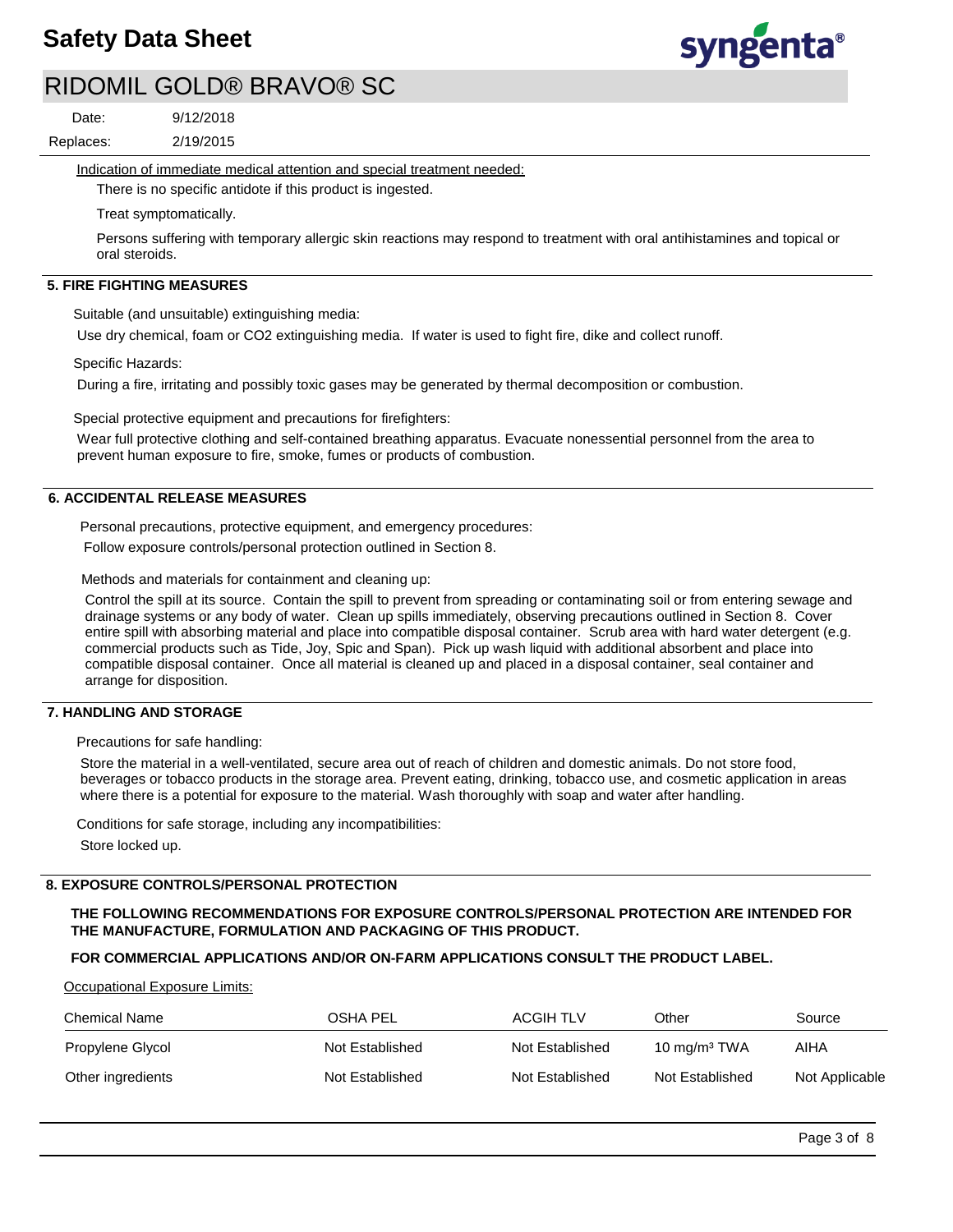

| Date:     | 9/12/2018 |
|-----------|-----------|
| Replaces: | 2/19/2015 |

| Chlorothalonil | Not Established | Not Established | $0.1$ mg/m <sup>3</sup> TWA | Syngenta |
|----------------|-----------------|-----------------|-----------------------------|----------|
| Mefenoxam      | Not Established | Not Established | 5 mg/m <sup>3</sup> TWA     | Syngenta |

## Appropriate engineering controls:

Use effective engineering controls to comply with occupational exposure limits (if applicable).

## Individual protection measures:

## Ingestion:

Prevent eating, drinking, tobacco usage and cosmetic application in areas where there is a potential for exposure to the material. Wash thoroughly with soap and water after handling.

#### Eye Contact:

Where eye contact is likely, use chemical splash goggles. Facilities storing or utilizing this material should be equipped with an eyewash facility and a safety shower.

#### Skin Contact:

Where contact is likely, wear chemical-resistant gloves (such as barrier laminate, butyl rubber, nitrile rubber, neoprene rubber, natural rubber, polyethylene, polyvinyl chloride [PVC] or Viton), coveralls, socks and chemical-resistant footwear.

#### Inhalation:

A respirator is not normally required when handling this substance. Use effective engineering controls to comply with occupational exposure limits.

In case of emergency spills, use a NIOSH certified respirator with any N, R, P or HE filter.

### **9. PHYSICAL AND CHEMICAL PROPERTIES**

| Appearance: Light beige to grey beige liquid                   |  |  |
|----------------------------------------------------------------|--|--|
| Odor:<br>Weak                                                  |  |  |
| Odor Threshold: Not Available                                  |  |  |
| pH: 6 - 8 (1% in deionized water)                              |  |  |
| Melting point/freezing point: Not Applicable                   |  |  |
| Initial boiling point and boiling range: Not Available         |  |  |
| Flash Point (Test Method):<br>$>212^{\circ}F$                  |  |  |
| Flammable Limits (% in Air):<br>Not Available                  |  |  |
| Flammability:<br>Not Applicable                                |  |  |
| Vapor Pressure: Chlorothalonil<br>0.00000057mmHg @ 77°F (25°C) |  |  |
| 2.5 x 10(-5) mmHg @ 77°F (25°C)<br>Mefenoxam                   |  |  |
| Vapor Density: Not Available                                   |  |  |
| Relative Density: 1.208 g/cm <sup>3</sup>                      |  |  |
| 0.81 mg/l @ 77°F (25°C)<br>Solubility (ies): Chlorothalonil    |  |  |
| 26 g/l @ 77°F (25°C)<br>Mefenoxam                              |  |  |
| Partition coefficient: n-octanol/water: Not Available          |  |  |
| Autoignition Temperature: Not Available                        |  |  |
| Decomposition Temperature: Not Available                       |  |  |
| Viscosity: Not Available                                       |  |  |
| Other: None                                                    |  |  |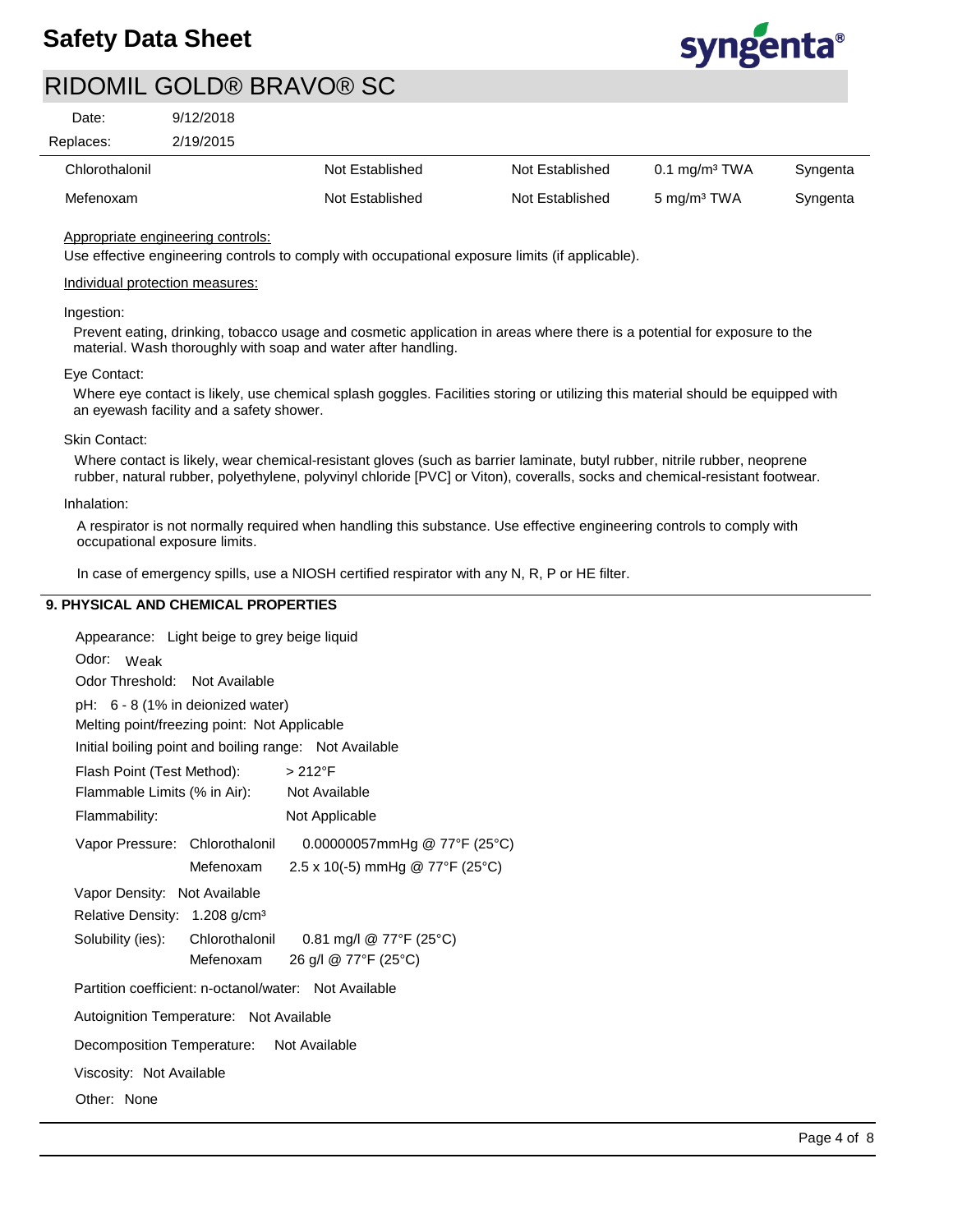

2/19/2015 9/12/2018 Replaces: Date:

#### **10. STABILITY AND REACTIVITY**

Reactivity: Not reactive.

Chemical stability: Stable under normal use and storage conditions.

Possibility of hazardous reactions: Will not occur.

Conditions to Avoid: None known.

Incompatible materials: None known.

Hazardous Decomposition Products: None known.

## **11. TOXICOLOGICAL INFORMATION**

#### Health effects information

Likely routes of exposure: Dermal, Inhalation

Symptoms of exposure: Eye irritation, Rash, redness or itching, Respiratory irritation

Delayed, immediate and chronic effects of exposure: Eye irritation, Allergic skin reaction, Respiratory irritation

#### Numerical measures of toxicity (acute toxicity/irritation studies (finished product))

| Ingestion:                               | Oral (LD50 Female Rat) :     | 5000 mg/kg body weight              |
|------------------------------------------|------------------------------|-------------------------------------|
| Dermal:                                  | Dermal (LD50 Rat):           | > 5050 mg/kg body weight            |
| Inhalation:                              | Inhalation (LC50 Male Rat):  | $> 0.563$ < 1.12 mg/l air - 4 hours |
| Eye Contact:                             | Severely Irritating (Rabbit) |                                     |
| Skin Contact:<br>Non-Irritating (Rabbit) |                              |                                     |
| <b>Skin Sensitization:</b>               | Sensitizing (Guinea Pig)     |                                     |

#### Reproductive/Developmental Effects

Chlorothalonil: Did not show reproductive toxicity effects in animal experiments. Did not show teratogenic effects in animal experiments.

Mefenoxam: None observed.

#### Chronic/Subchronic Toxicity Studies

Chlorothalonil: In dogs, 1 year administration caused a significant decrease in body weight gain and increases in absolute liver and kidney weights.

Neurotoxicity: No evidence in regulatory studies. Mefenoxam: Liver effects at high dose animal tests.

**Carcinogenicity** 

Chlorothalonil: Chlorothalonil causes kidney tumors in rats and mice via a nongentoxic mode of action secondary to target organ toxicity.

Did not show mutagenic effects in animal experiments.

IARC identifies chlorothalonil as a 2B carcinogen (possibly carcinogenic to humans).

Mefenoxam: None observed.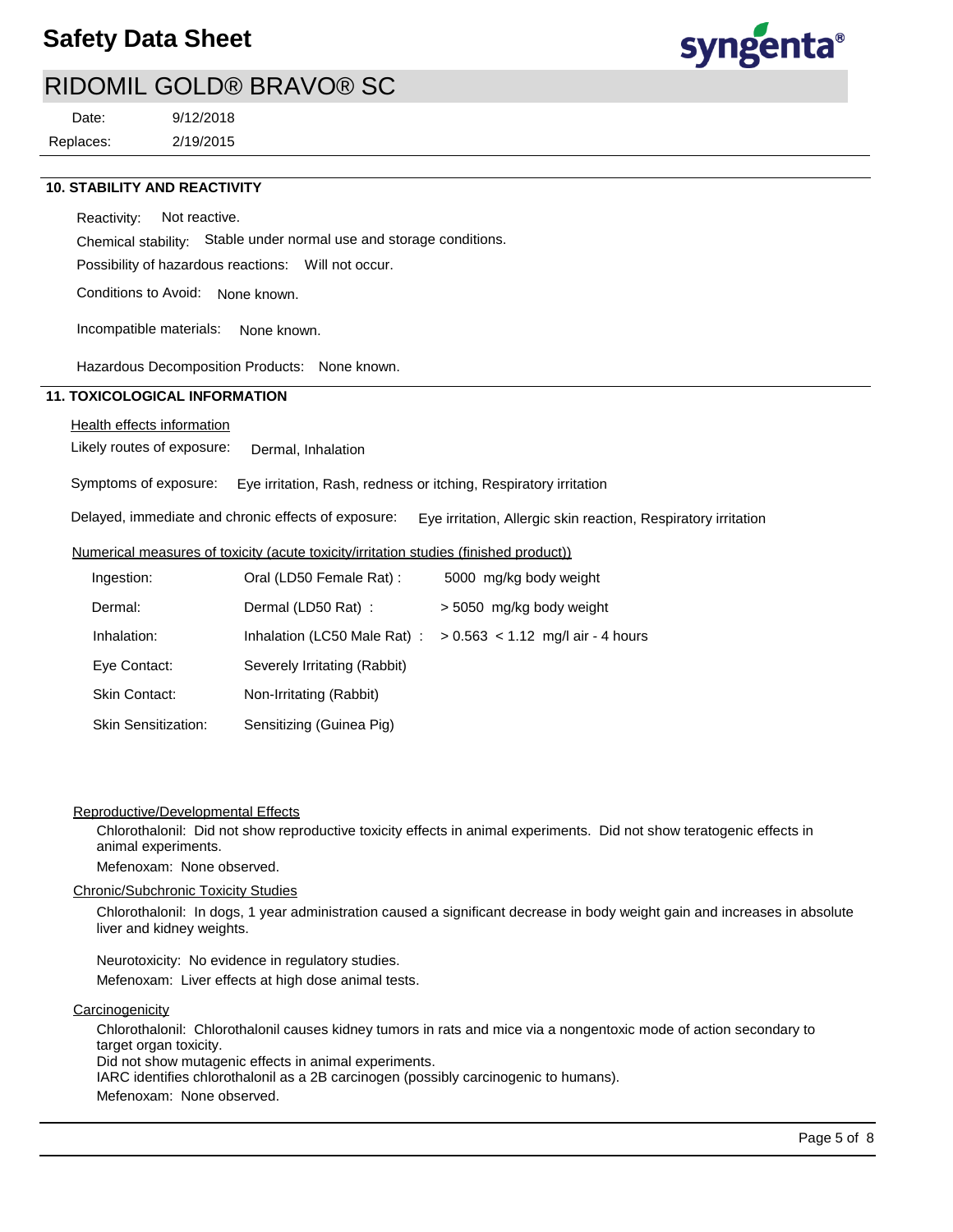

| Date:     | 9/12/2018 |  |
|-----------|-----------|--|
| Ranlaces. | 2/10/2015 |  |

| Replaces:            | 2/19/2015                                                                      |                          |  |
|----------------------|--------------------------------------------------------------------------------|--------------------------|--|
| <b>Chemical Name</b> |                                                                                | NTP/IARC/OSHA Carcinogen |  |
| 1,2-Propanediol      |                                                                                | No                       |  |
| Other ingredients    |                                                                                | No                       |  |
|                      | Tetrachloroisophthalonitrile                                                   | IARC Group 2B            |  |
| ester                | $(R, S)-2-[2, 6-dimethylphenyl)-$<br>methoxyacetylamino]-propionic acid methyl | No                       |  |

## **Other Toxicity Information**

Studies on rats and mice have suggested that technical chlorothalonil (97%), when fed at high levels in the diet, may have oncogenic potential to these laboratory animals. However, neither chlorothalonil nor its metabolites interact with DNA and thus are not mutagenic. Tumor formation has been related to a non-genotoxic mechanism of action for which threshold levels have been established in rats and mice. Comprehensive dietary and worker exposure studies have shown exposure levels for humans to be well below these threshold levels. In addition, surveillance of chlorothalonil plant workers for over twenty years has not demonstrated any increase in oncogenic potential to humans.

May cause sensitization by skin contact. Exposure of the skin to chlorothalonil may result in weak contact dermatitis.

#### Toxicity of Other Components

Other ingredients

Not Established

### Propylene Glycol

Reported to cause central nervous system depression (anesthesia, dizziness, confusion), headache and nausea. Also, eye irritation may occur with lacrimation but no residual discomfort or injury. Prolonged contact to skin may cause mild to moderate irritation and possible allergic reactions. Chronic dietary exposure caused kidney and liver injury in experimental animals.

#### **Target Organs**

| Active Ingredients |                    |
|--------------------|--------------------|
| Chlorothalonil:    | Lung, kidney       |
| Mefenoxam:         | Liver              |
| Inert Ingredients  |                    |
| Other ingredients: | Not Established    |
| Propylene Glycol:  | CNS, kidney, liver |
|                    |                    |

## **12. ECOLOGICAL INFORMATION**

#### Eco-Acute Toxicity

Chlorothalonil:

Green Algae 5-day EC50 190 ppb Bird (Mallard Duck) LD50 Oral > 4640 mg/kg Invertebrate (Water Flea) 48-hour EC50 70 ppb Fish (Rainbow Trout) 96-hour LC50 47 ppb

#### Mefenoxam:

Fish (Rainbow Trout) 96-hour LC50 > 121 ppm Invertebrate (Water Flea) Daphnia Magna 48-hour EC50 > 113 ppm Bird (Bobwhite Quail) 14-day LD50 981 mg/kg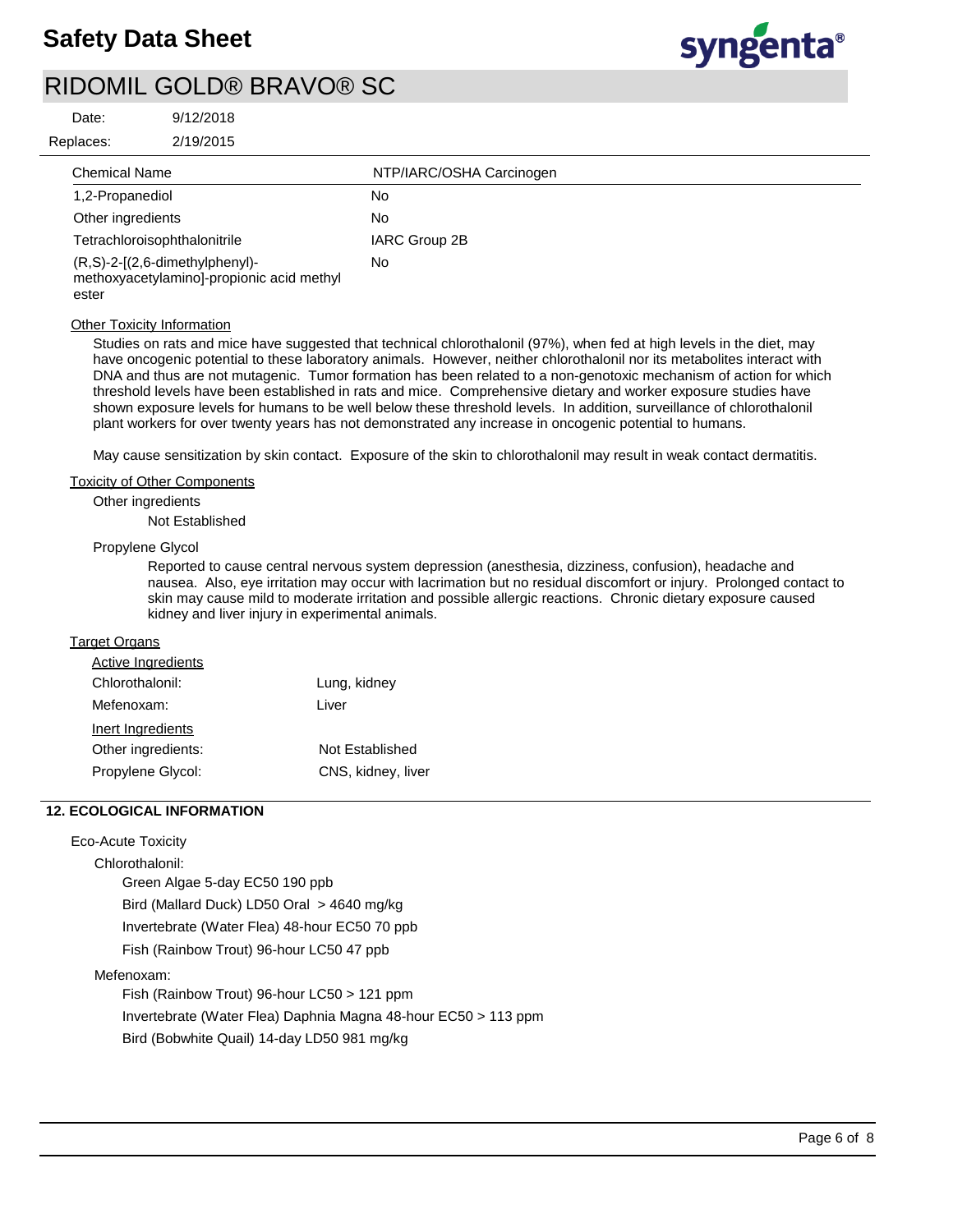

Date:

2/19/2015 9/12/2018 Replaces:

Environmental Fate

Chlorothalonil:

The information presented here is for the active ingredient, chlorothalonil.

Low bioaccumulation potential. Not persistent in soil or water. Low mobility in soil. Sinks in water (after 24 h).

Mefenoxam:

The information presented here is for the active ingredient, mefenoxam. Does not bioaccumulate. Not persistent in soil or water. Moderate mobility in soil. Mixes/sinks (after 24 h).

## **13. DISPOSAL CONSIDERATIONS**

Disposal:

Do not reuse product containers. Dispose of product containers, waste containers, and residues according to local, state, and federal health and environmental regulations.

Characteristic Waste: Not Applicable

Listed Waste: Not Applicable

#### **14. TRANSPORT INFORMATION**

DOT Classification Ground Transport - NAFTA Not regulated

**Comments** 

Water Transport - International Proper Shipping Name: Environmentally Hazardous Substance, Liquid, N.O.S. (Chlorothalonil), Marine Pollutant Hazard Class: Class 9 Identification Number: UN 3082 Packing Group: PG III

Air Transport Proper Shipping Name: Environmentally Hazardous Substance, Liquid, N.O.S. (Chlorothalonil) Hazard Class: Class 9 Identification Number: UN 3082 Packing Group: PG III

#### **15. REGULATORY INFORMATION**

Pesticide Registration:

This chemical is a pesticide product registered by the Environmental Protection Agency and is subject to certain labeling requirements under federal pesticide law. These requirements differ from the classification criteria and hazard information required for safety data sheets, and for workplace labels of non-pesticide chemicals. Following is the hazard information as required on the pesticide label:

Warning: Causes substantial but temporary eye injury. Do not get in eyes or on clothing. Harmful if inhaled. Avoid breathing vapor or spray mist. Prolonged or frequently repeated skin contact may cause allergic reactions in some individuals.

EPA Registration Number(s):

100-1221

EPCRA SARA Title III Classification:

Section 311/312 Hazard Classes:

Acute Health Hazard Chronic Health Hazard